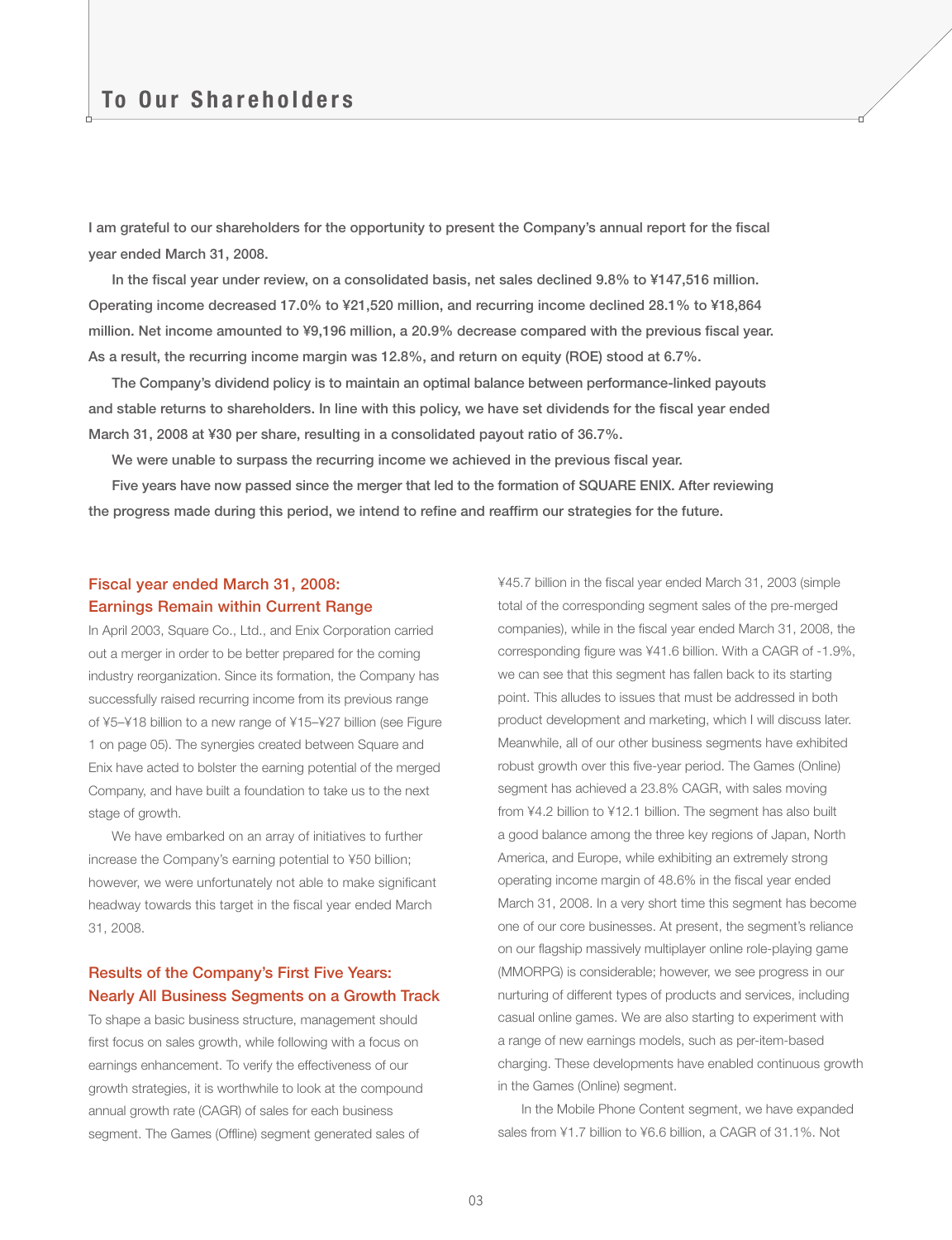only has the segment grown greatly, but it has achieved a high operating income margin of 26.7% in the fiscal year under review. However, a key issue for the Mobile Phone Content segment is its over-dependence on the Japanese market. In developing overseas markets, we will not rely excessively on independent ventures, but work with strong partners in each region to accelerate business development.

In the Publication segment, sales recorded a CAGR of 11.7%, moving from ¥6.4 billion to ¥11.2 billion over the fiveyear period. The operating income ratio stood at 32.5% in the fiscal year ended March 31, 2008. This rate of sales growth and profit margin are both exceptional when viewed within Japan's publishing industry.

Our cross-media strategy involving magazines, anime, and comics is producing effective results. However, our unrivaled strength lies in the harmonious teamwork between authors and our editorial staff, as well as our business stance emphasizing early-stage investment in prospective talent and content. Thanks to these strengths, we have produced a constant stream of hit titles each year in this unpredictable business, leading to a very healthy pattern of business development.

The Others segment comprises the sum of our merchandising business and the arcade game machine business of SQUARE ENIX (excluding TAITO). Sales have risen from ¥4.2 billion to ¥9.0 billion over five years, resulting in a CAGR of 16.4%, while exhibiting a robust operating income margin of 36.9% in the fiscal year ended March 31, 2008. The merchandising business has provided steady growth, and we have also made a sound start in the development of overseas businesses, so we anticipate significant progress in the near future. In the fiscal year under review, arcade game machines, including "DRAGON QUEST Monster Battleroad," made a significant contribution to sales. By bringing TAITO into the Group, we have been able to utilize SQUARE ENIX's renowned game development capabilities to bolster the arcade game business, thus reaping valuable synergies.

The Amusement segment is comprised of all the former TAITO Group businesses to date. As TAITO was integrated into the Group in September 2005, it falls outside the calculations covering our business portfolio at the time SQUARE ENIX was formed. Consequently the whole of sales in this segment, ¥69.1 billion in the fiscal year ended March 31, 2008, contribute to growth in sales of the Group. Substantial improvement in profits by the Amusement segment is of particular note. In the fiscal year ended March 31, 2006, the initial year in which TAITO joined the Group, the segment recorded an operating loss of ¥0.7 billion (before amortization of goodwill). However, by the



fiscal year ended March 31, 2007, we had turned this around, achieving an operating income of ¥1.0 billion (ditto). In the fiscal year under review, operating income reached ¥4.4 billion (ditto). Seizing on this momentum, we plan to expand this segment to a level of ¥10 billion.

As can be seen from this summary, over the past five years all businesses outside of Games (Offline) have performed to a respectable level, although there are still a number of outstanding issues to be dealt with. Next, I will take a closer look at the challenges we are facing in the Games (Offline) segment and outline some of the key strategies we have formulated to deal with these issues.

## Challenges in the Games (Offline) Business

The game software we create is primarily centered on roleplaying games (RPGs), and one of the features of our products is our unrelenting pursuit of the highest possible quality standards. This quality-focused culture is something in which we take great pride, and we intend to maintain this approach. Contrarily, if this focus on quality becomes too extreme, it can turn into a form of stubbornness, which can sometimes lead to situations where an organization becomes unable to respond appropriately to changes in its operating environment. Our track record shows that we have created works of unrivaled quality by specializing in the development of games for the leading game console of the time, thus enabling us to fully capitalize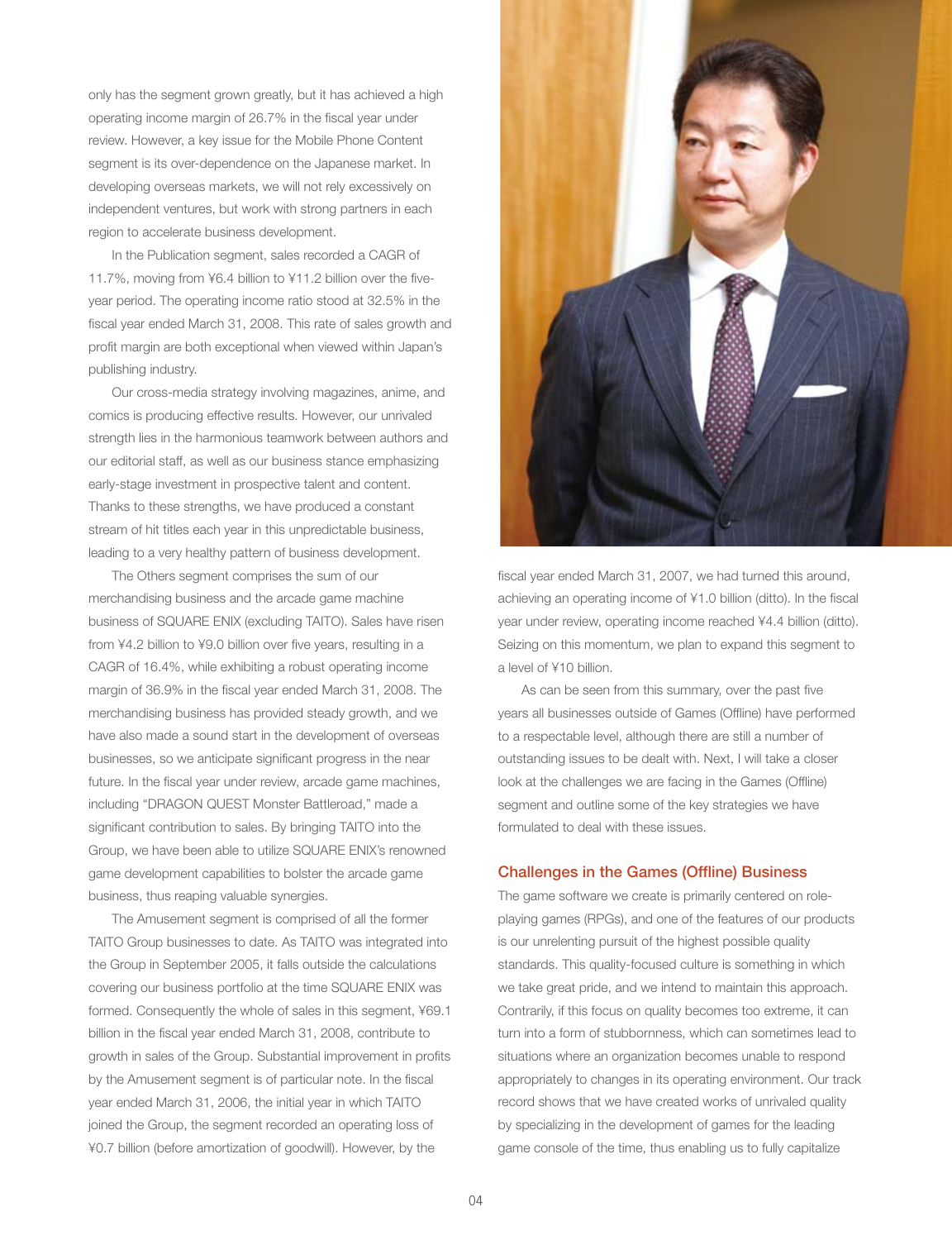on the capabilities of that particular platform. Furthermore, to efficiently develop major RPG titles, we were the first in the industry to adopt a development system based on functional labor division. However, the success of this approach eventually became the yoke around our necks.

Diversity is the keyword describing the current business environment. First and foremost, we have to deliver our games on multiple platforms and in various languages. Furthermore, we have to cater to consumer tastes that are becoming increasingly diverse. Our previous experience with focusing on a single console has slowed our progress constructing a multi-platform strategy. In addition, our game development system has become too segmented to allow us to maintain a comprehensive view of a project while preserving organization mobility. Such factors have hindered our progress toward development in multiple languages and genre diversification.

In "FINAL FANTASY XI," we have achieved multi-platform, simultaneous worldwide release almost every year for the past four years, proving that there are no significant problems in terms of technical capabilities. As I have explained, the issues are primarily related to culture rather than capabilities. Failure to fully recognize the importance of this problem is something for which I take personal responsibility, and am committed to remedying.

We are substantially revamping our formerly pursued management policy, and from the fiscal year ended March 31, 2008, embarked on a thorough transformation of strategies. Accompanying this was the implementation of the reorganization of several game development lines. This led to losses during the fiscal year under review totaling ¥4.8 billion, comprising a ¥3.0 billion valuation loss within cost of sales and a ¥1.8 billion loss on write-offs of content production accounts within non-operating expenses.

My honest opinion is that this transformation process will continue until the fiscal period ending March 31, 2009, to be fully effective, but I am confident we are making solid progress. I believe we can successfully regain our position as one of the world's preeminent game developers.

There are also issues apart from those related to internal game development. Although we are a publisher, until now we have not sold titles developed by other companies. While we have a strong sales force Japan, our sales and marketing organizations in North America and Europe have not been fully equipped for this task. Consequently, we have not been able to embark on a truly global publishing strategy. Although belated, we have recently completed a reinforcement of our organization, allowing us to begin the publishing of other companies' titles.



<sup>2008 =</sup> Fiscal year ended March 31, 2008

Until 2003, figures shown are the simple sum of the two premerger companies' results. For 1991–1993,<br>results for the former Square Co., Ltd., are on a non-consolidated basis. For 1991 and 1996–2001, results for<br>the former





Compound Annual Growth Rate (CAGR)= CAGR of net sales over the period from the fiscal year ended March 31, 2003 (the simple sum of premerger companies' results immediately prior to merger) to fiscal year ended March 31, 2008

#### (Figure 3)

Amusement (TAITO): Operating Income by Segment

Billions of Yen



TAITO Corporation was made a consolidated subsidiary at the end of September 2005. Figures shown are prior to deduction of amortization of goodwill. 2008 = Fiscal year ended March 31, 2008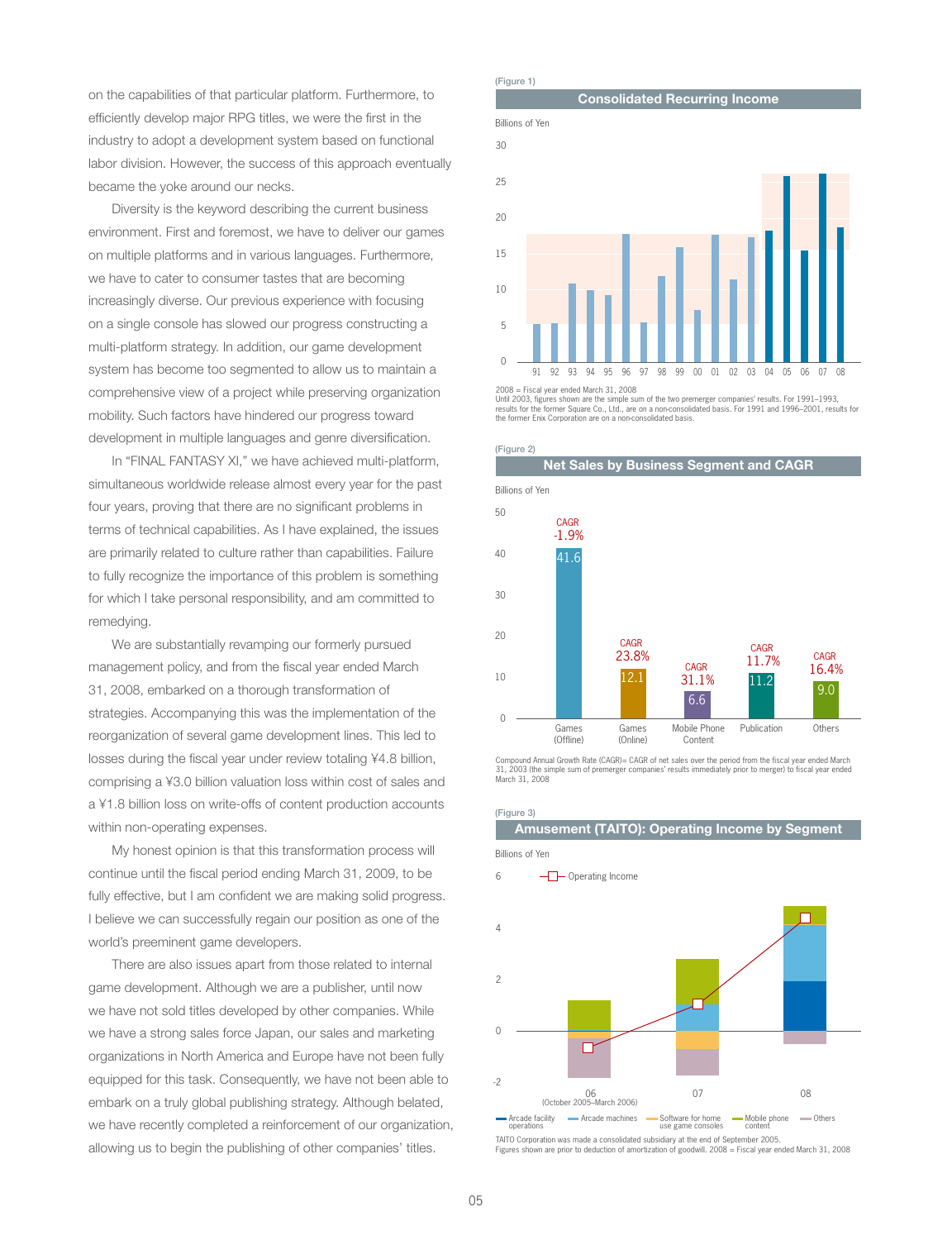Despite there being no particularly high barriers to entry, we have no track record in this field. However, I view this as an opportunity to enhance the performance of the entire Company, and fully believe we are capable and seasoned enough to successfully launch this venture.

With regard to game development projects with external studios, we have heretofore only pursued this strategy within Japan. Hereafter, we intend to add game development functions to our North American and European operations, and aggressively commission overseas development projects where deemed appropriate.

## Evolutional Stages of the Video Game Industry

In my view, evolution of the video game industry can be perceived as moving through three distinct stages, and I believe that execution of the optimal business strategy at each stage is the core task for management.

## Stage I: The era of hardware manufacturers

*(Industry Conception to the early-2000s)*

The appearance of game consoles led to the birth of a completely new form of entertainment—video games. At the time, since there was no general-purpose hardware with interactive graphics capabilities available for consumers, video games could only be played on specialized game consoles. Video game console makers produced and marketed consoles, while also developing and selling their own software. To enhance network externalities, console makers also sourced game software from third-party developers, with a large proportion of these third-party games being fed through the console maker's own distribution network. Hence it would be fair to call this industry ecosystem based on a completely vertically integrated business model "the video game console industry."

Since hardware during this phase was not yet able to satisfy user expectations, enhancing console functional capabilities was the number one priority. All console makers worked vigorously to bolster the processing capacity of their game consoles, while failing to adopt differentiation strategies such as the incorporation of unique attributes. This is illustrated by the fact that competition among console makers often focused on central processing unit (CPU) performance, such as was displayed in the "32-bit war," and it is my view that competition during that phase was unidirectional. The vertically integrated business model inevitably resulted in a winner-take-all scenario in the console market where competitive parameters remained very limited.

Consequently, for third-party game software developers,

the most efficient strategy was to supply software only for the most successful console manufacturer and to depend on the manufacturer for marketing and all other operations beyond game development. The main strategic choice for game software developers was whether to adopt a high risk–high return strategy by completely relying on the dominant console maker, or alternatively, a moderate risk–moderate return strategy by retaining room for discretion.

The former Square excessively adapted to the prevailing environment. A corporate culture resistant to changes was created by a lack of self-awareness of the fact that its success was built on an extremely rare set of market circumstances and depended on a very unusual strategy. This is the ultimate reason why the reforms we are currently working on are taking a long period to implement.

### Stage II: The era of publishers

*(Mid-2000s to early-2010s)*

Around 2000, the popularity of video games spread through most of the world and the following trends emerged:

- Variation in the timing of product permeation as well as varying regional trends at the time games became popular led to the formation of diverse user preferences among these regions. These can be thought of as "geological layers" within the game world.
- Since hardware performance capabilities in most consoles had generally reached the level expected by users, makers could finally focus on differentiation strategies related to other product attributes.
- Games could now be enjoyed on platforms other than specialized game consoles, including generic PCs and mobile phones.
- Since a broad array of devices became network capable, a completely vertically integrated business model based on hardware alone began to lose its viability.

The era dominated by hardware manufacturers was already drawing to a close as the environment that gave rise to a dominant console platform no longer prevailed. In the meantime, however, the game-playing population continued to expand briskly, and computer games became recognized globally as an important entertainment genre. This marked the beginning of the "video game industry" as it is perceived today.

Software developers were no longer able to rely on the ecosystem provided by a single platform manufacturer. Survival now depended on the software developer's own ability to exert influence on markets stretching around the globe.

From a game development perspective, to reach the largest